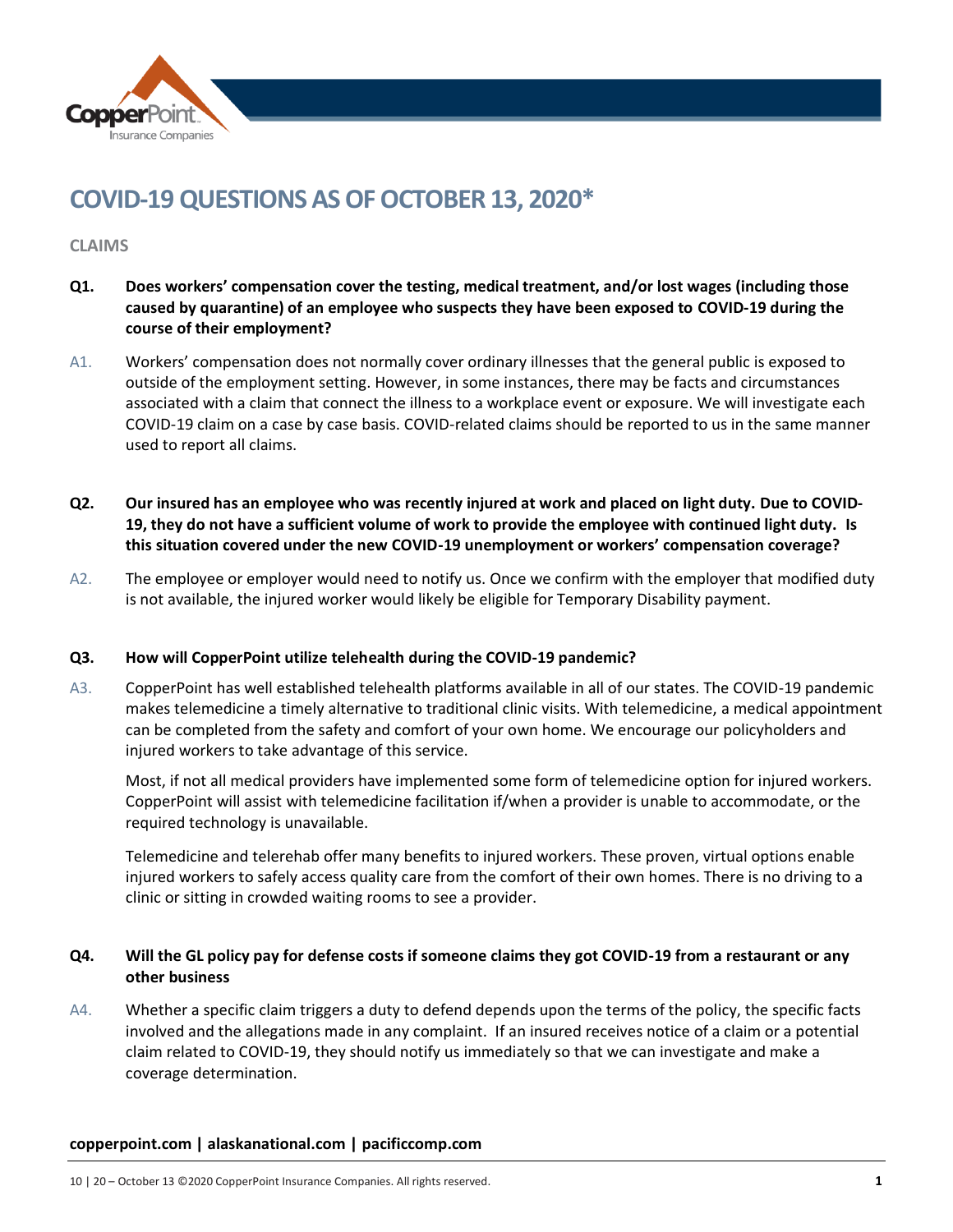## **Q5. If the insured has a deductible, will the insured be responsible for satisfying the deductible on payments made on COVID-19 claims?**

A5. Yes, satisfaction of the deductible is required under the terms of the policy. There is no exception for COVID-19 claims. We will follow our regular deductible billing practice.

Workers' compensation rating bureaus have advised that COVID-19 claims will not be included in calculation of experience modification factors (x-mods, e-mods) because past COVID-19 losses are not necessarily indicative of future losses and therefore should not be included in calculation of future premiums. This action by rating bureaus does not change the applicability of deducible and/or retro provisions as to actual losses under existing policies.

# **Q6. If the insured has a retrospective rating plan, will losses paid on COVID-19 claims be included in calculation of the final premium?**

A6. Yes, losses paid on COVID-19 claims will be included in determining final premium under retro plans. Final premium will be based upon the insured's actual loss experience, including amounts paid on COVID-19 claims.

Workers' compensation rating bureaus have advised that COVID-19 claims will not be included in calculation of experience modification factors (x-mods, e-mods) because past COVID-19 losses are not necessarily indicative of future losses and therefore should not be included in calculation of future premiums. This action by rating bureaus does not change the applicability of deducible and/or retro provisions as to actual losses under existing policies.

## **BILLING & COLLECTIONS**

- **Q7. How many times will we allow a policy to be endorsed to reduce the payroll before we expect it to ride through until audit?**
- A7. Contact your Underwriter, we are here to support your changing business needs as they arise.

## **Q8. Can I stop automatic payments on my account/policy?**

A8. CopperPoint policyholders can contac[t billing@copperpoint.com](mailto:billing@copperpoint.com) to cancel automatic payments. PacificComp policyholders can cancel automatic payments via EasyPay.

## **Q9. A mid-term endorsement was processed on my policy. What happens to any resulting credit?**

A9. CopperPoint and PacificComp will spread the credit amongst any scheduled invoices. If there are no scheduled invoices, the credit will remain on the policy and will be applied to future charges (e.g. Final Audit). Alaska National will immediately apply the full credit and then adjust the amount available for a refund based on the remaining scheduled invoices.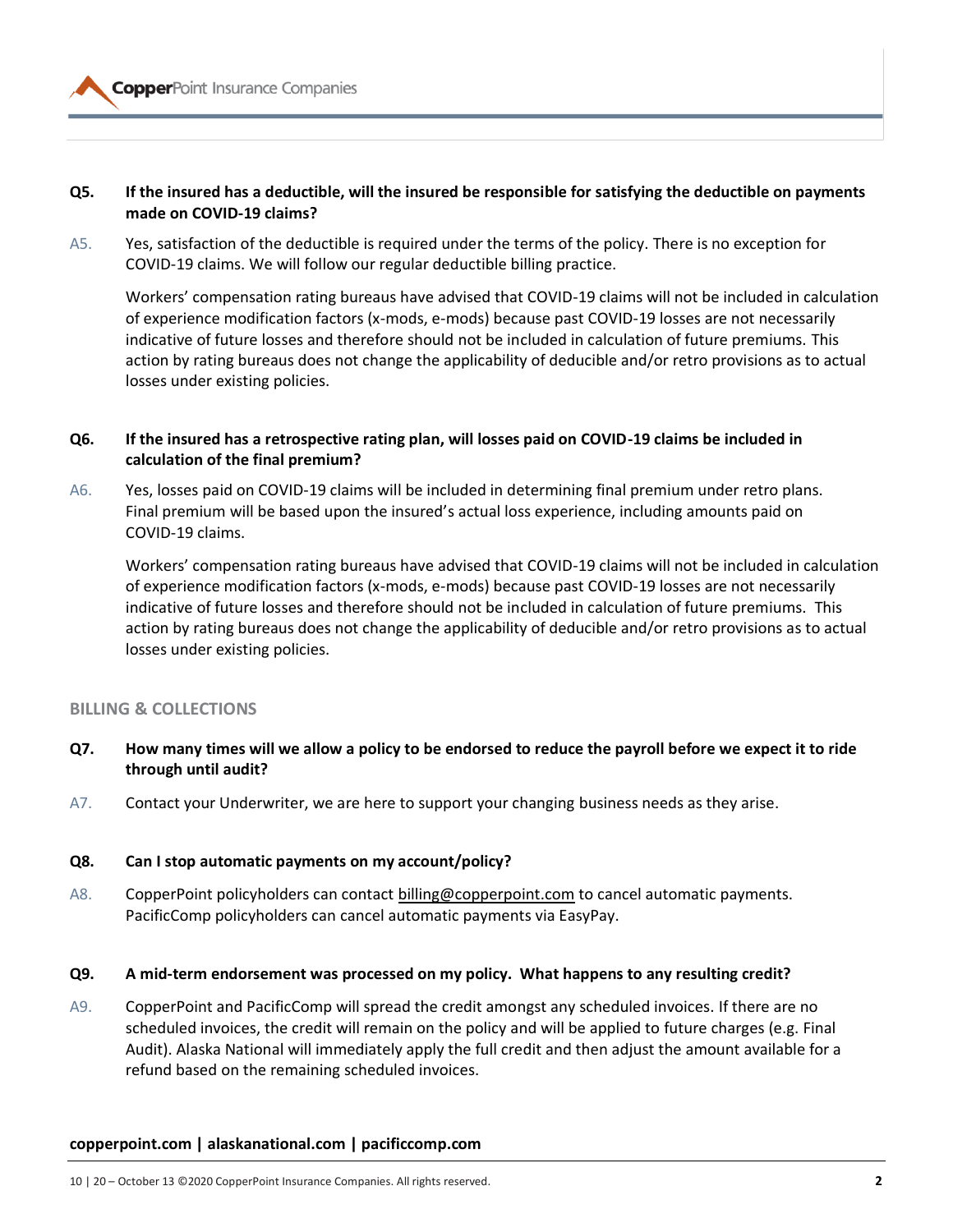# **Q10. Will you pick up payroll at audit for employees told to work remotely from home and will you change the classification?**

A10. If the employee is sent home to work by the employer and the employee is doing strictly clerical duties and does not fluctuate working from home and at the employer's location, code 8831 will be used until the employee resumes their normal duties.

# **Q11. Will you pick up payroll for furloughed employees who are sent home, continue to be paid by their employer, but are not working?**

A11. **For CopperPoint policyholders** - Code 0012 has been approved by NCCI furloughed employees who are at home, continue to be paid and are not working. An endorsement will be added to each policy adding this code. The endorsement will be effective 3-1-20. The payroll for these employees should be included in this class and removed from whatever code they are currently being reported in. The rate is \$.00, so there will be no charge for these employees. At the same time, the payroll must be reported for statistical purposes. Payments are excluded contingent upon employer recordkeeping that is "separate, accurate, and verifiable". Loans or appropriations made to employers as authorized by law specifically for the purpose of hiring/retaining working employees are not excluded.

**For California policyholders** - Code 0012 has been approved by the WCIRB for your furloughed employees who are at home, continue to be paid (up to their regular rate of pay) and are not working during the period from March 19, 2020 until 30 days after California's statewide stay-at-home order is lifted. Please encourage employers to separately track payroll of employees who are being paid but are not working, back to March 19, 2020 as payments are excluded contingent upon employer recordkeeping that "document[s] the change in duties and … segregate[s] such payments".

**For Alaska National policyholders** - Please encourage employers to separately track payroll of employees who are being paid but not working back to March 1, 2020.

Code 0012 has been approved by NCCI furloughed employees who are at home, continue to be paid and are not working.

# **Q12. Should insureds track payroll for employees who have had a material change in their daily job function (e.g. a restaurant where a waiter is now doing delivery work) and will you adjust payroll mid-term or pick up at audit?**

**A12.** Yes, the employer should track payrolls for new job functions. These should be communicated to your underwriter and will be used for premium audit. An example provided by NCCI: Could be a retail store that remains open for delivery of goods but closes the showroom to consumers. Several of the retail showroom employees will work from home to assist with phone orders, customer service calls, and related clerical paperwork. These employees may be reassigned to Code 8871—Clerical Telecommuter Employees. In addition, this same employer has other showroom employees delivering goods to customers. These employees would be reassigned to Code 7380—Drivers, Chauffeurs, Messengers, and Their Helpers NOC— Commercial while they are in their new role as delivery drivers.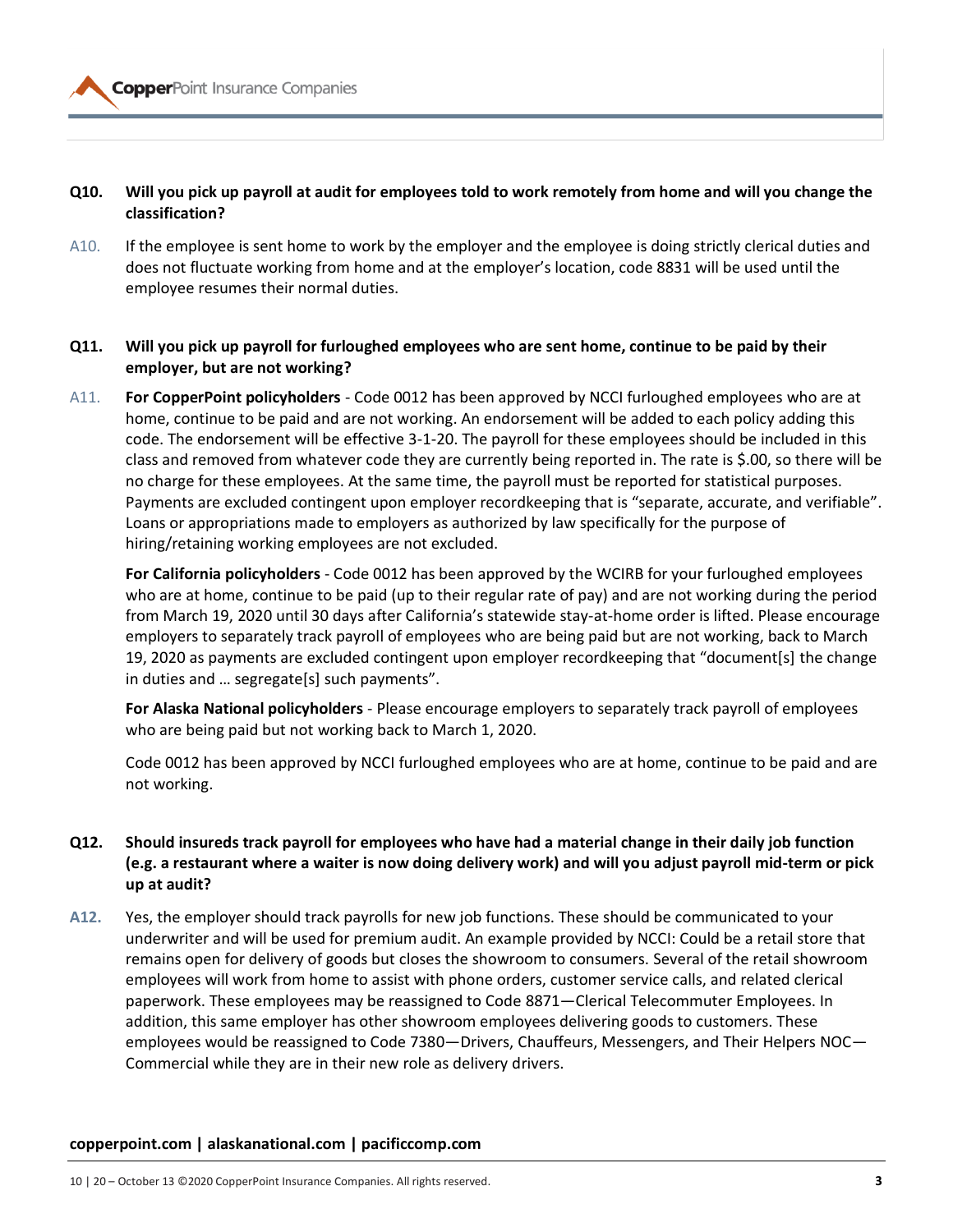

Once the employees return to their former roles, their payroll would return to the store code that was assigned before the employer closed the showroom.

**The employer is responsible for maintaining properly segregated payroll records for the wages earned while the employees were in their new job descriptions. If these records are not maintained, then in accordance with NCCI guidelines all payroll will be assigned to the highest rated applicable classification.** 

- **Q13. How will you classify payroll if an employee is sent home with full pay but is being asked to perform a different position?**
- A13. It is important to accurately track payrolls for new job functions. These should be communicated to your underwriter. If the employee is sent home with full pay, and cannot perform his or her normal duties, but is being asked to perform a different position (e.g., he/she used to be a machine operator and now is reviewing accounts payable and doing billing) the employee's payroll, while at home, will be classified to the proper class of the new job they are performing. Any change to an employee's classification will be made in accordance with the respective state's applicable bureau rules. We continuously monitor the various rating bureaus for updates and will adhere to their rules.

## **RISK MANAGEMENT/ LOSS CONTROL**

- **Q14. Are there cleaning resources for policyholders in the event an employee tests positive for COVID-19?**
- A14. Please refer to the Center for Disease Control (CDC) [guidelines.](https://www.cdc.gov/coronavirus/2019-ncov/community/organizations/cleaning-disinfection.html)

## **UNDERWRITING**

## **Q15. Are we okay with an insured changing their operation/classification mid-term?**

- A15. We are prepared to make every possible effort to support our agents/brokers and policyholders through this very difficult time.
- **Q16. Will you accept mid-term endorsement requests to reduce payroll and/or receipts? If so, do we send this to our Underwriter or is there a centralized email?**
- A16. Please send your change requests as you have submitted in the past. If the insured is on interim audit / monthly reporting simply continue reporting as usual. As per normal business procedure, final premium will be determined at audit.
- **Q17. How quickly will mid-term endorsement requests to reduce payroll/receipts be processed and when can my insured expect a check?**
- A17. We will endorse policies as quickly as possible and any credits will show up on the billing statement. Any change to premium will be handled in the same manner as always.